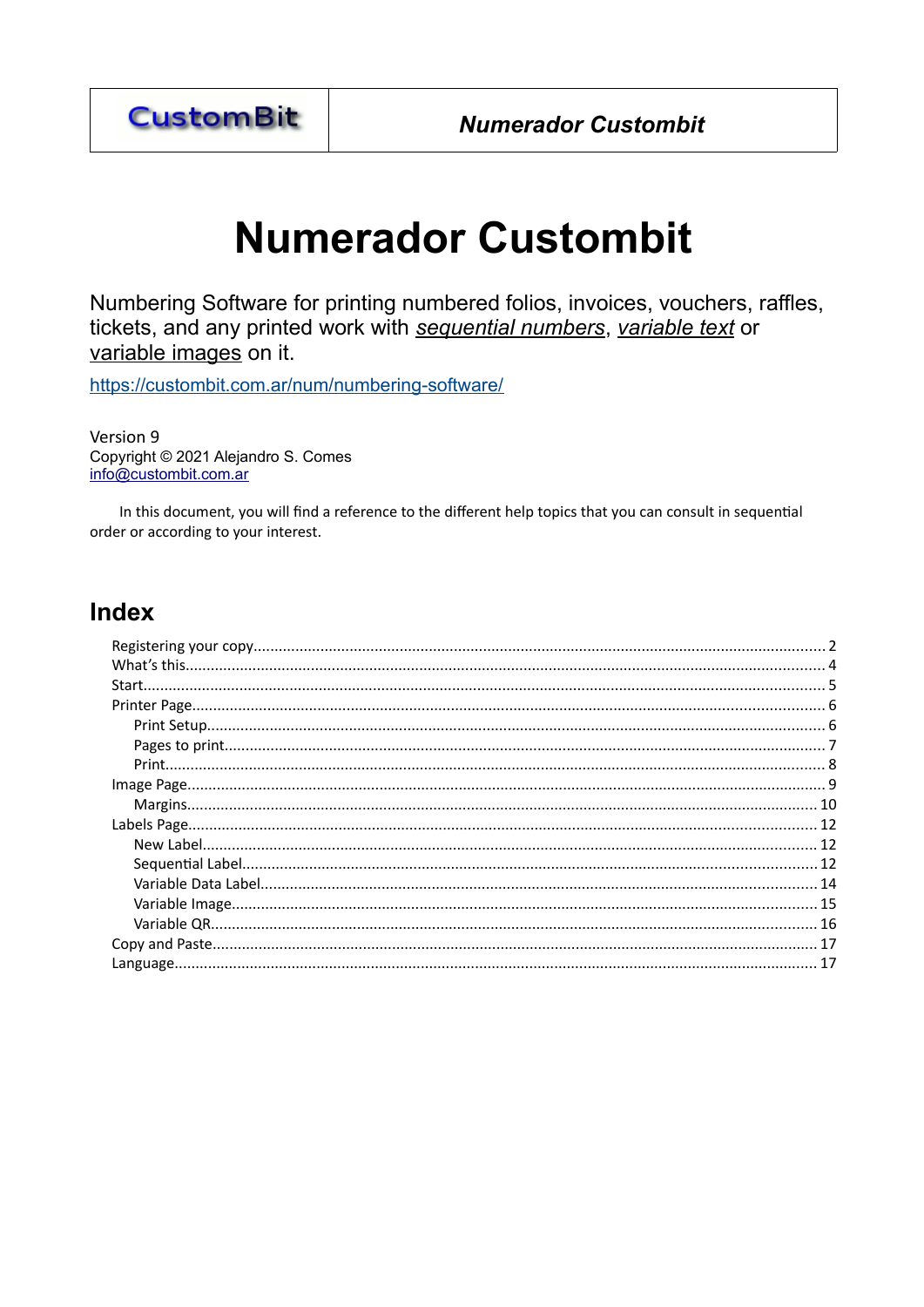# <span id="page-1-0"></span>*Registering your copy*

You can find the Registration window under **Help --> Registration** main menu option.



*Access to Registration form*

In this form you will write the registration User *Name* and License Key you'll receive after purchasing your license and sending us your "Identification Code" to [comercial@custombit.com.ar](mailto:comercial@custombit.com.ar?subject=Numerador)

| Registering Numerador Custombit |                                                                                   | ×                 |
|---------------------------------|-----------------------------------------------------------------------------------|-------------------|
|                                 | Please buy a license OnLine to remove trial limitation                            |                   |
|                                 | $\rightarrow$ Buy License!                                                        |                   |
|                                 |                                                                                   |                   |
| to:                             | After purchasing your license, please send us an e-mail with the code shown below |                   |
|                                 | <b>PASSAGE</b>                                                                    | Send us this code |
|                                 | comercial@custombit.com.ar                                                        |                   |
| below to complete the process.  | By return mail, you will receive the registration data, which you must write down |                   |
| Username                        |                                                                                   |                   |
| License Key                     |                                                                                   |                   |
|                                 |                                                                                   | OK                |
|                                 | Registration form                                                                 |                   |

*Registration form*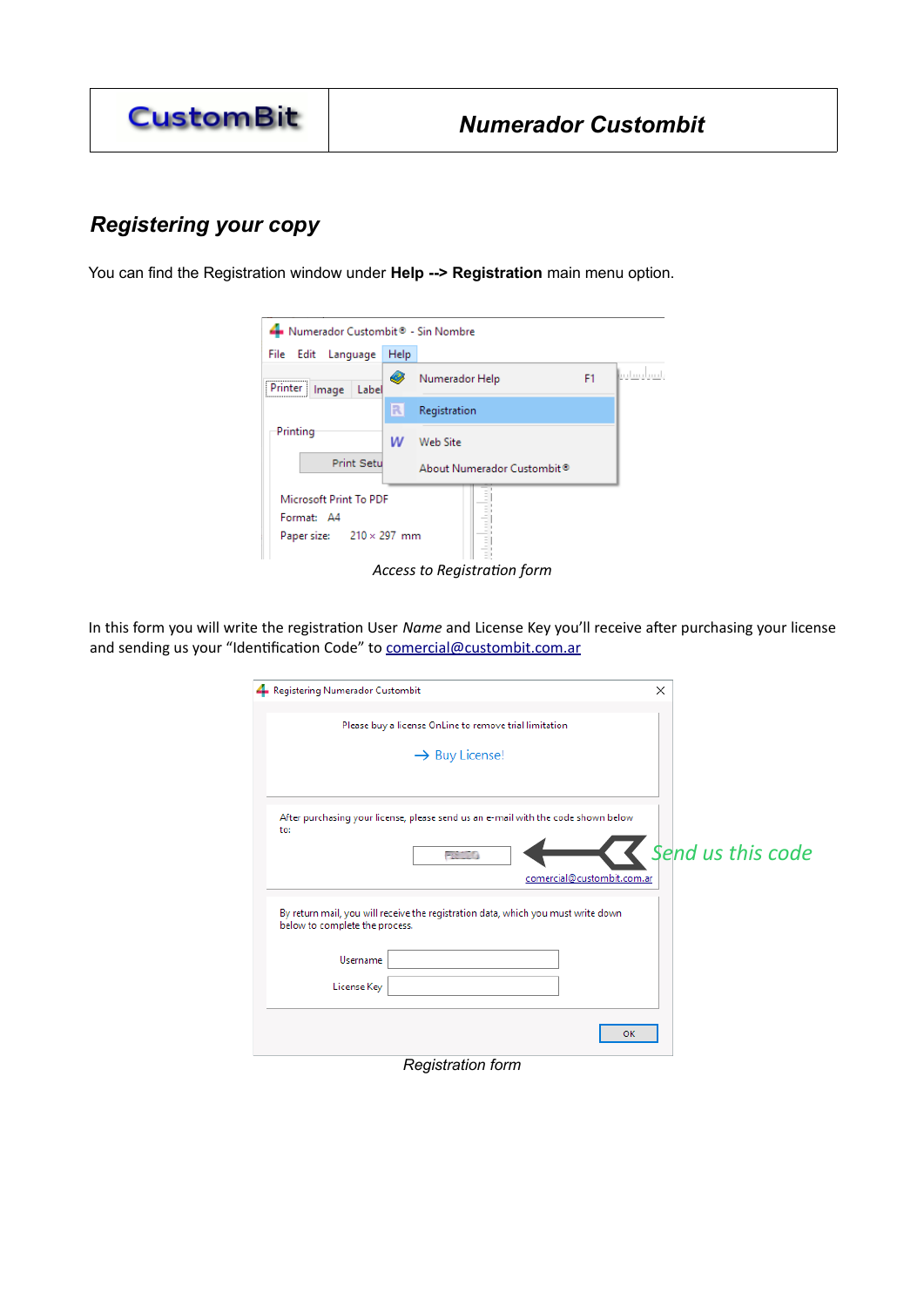

You can buy your license from Numerador web page:

<https://custombit.com.ar/num/numbering-software/>

Normal payments are made via credit card or PayPal. For other payment options, including Bitcoin, contact us: comercial@custombit.com.ar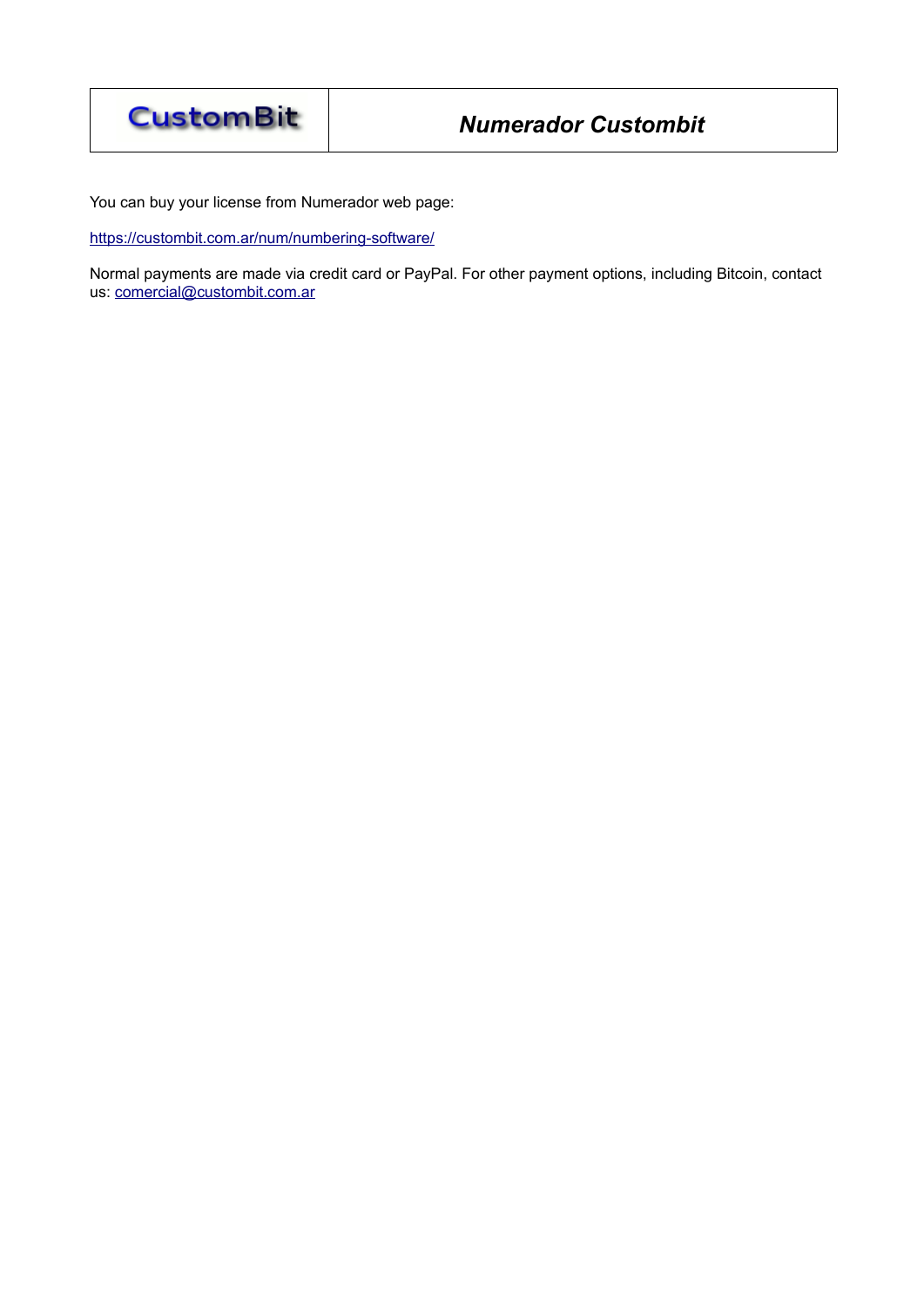

# <span id="page-3-0"></span>*What's this*

*Numerador* is a numerator software, a program for printing numbered folios, invoices, vouchers, raffles, tickets, or any printed work with sequential numbers or variable data on it.



*Labels on a background image*

Each label is located on the paper sheet visually, and it will be positioned dragging it with the mouse or keyboard arrows to its actual location. The editor allows you to place a background image which serves as a graphical reference which can then be printed or not, depending on whether the labels should be printed on pre-printed forms, for instance.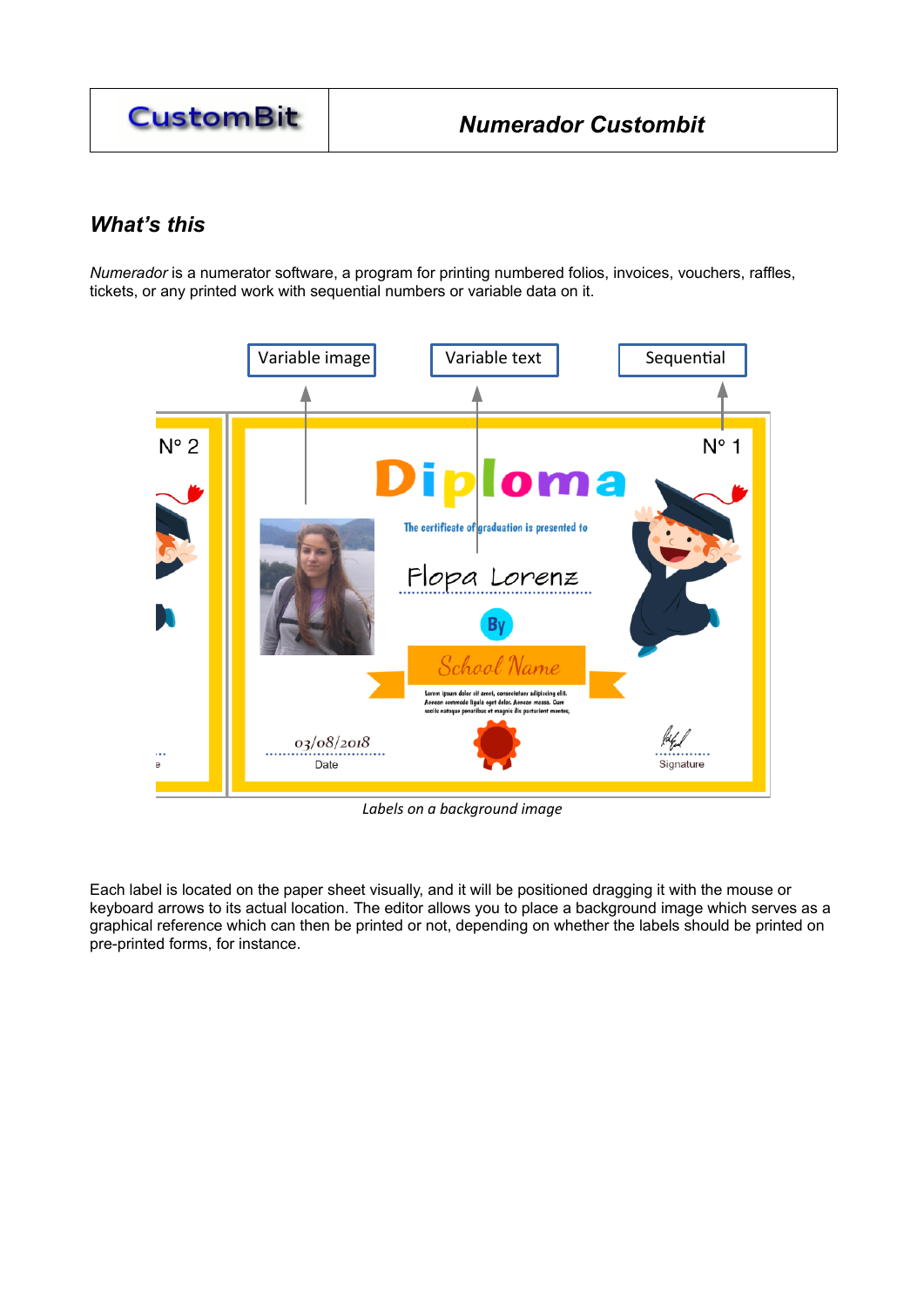

# <span id="page-4-0"></span>*Start*

When starting the application you will see a window with a Property Sheet and a Work Area.



*Property Sheet and Work Area*

The **property sheet** contains three pages:

- *Printer*
- *Image*
- *Labels*

The **Working Area** mimics your selected paper sheet.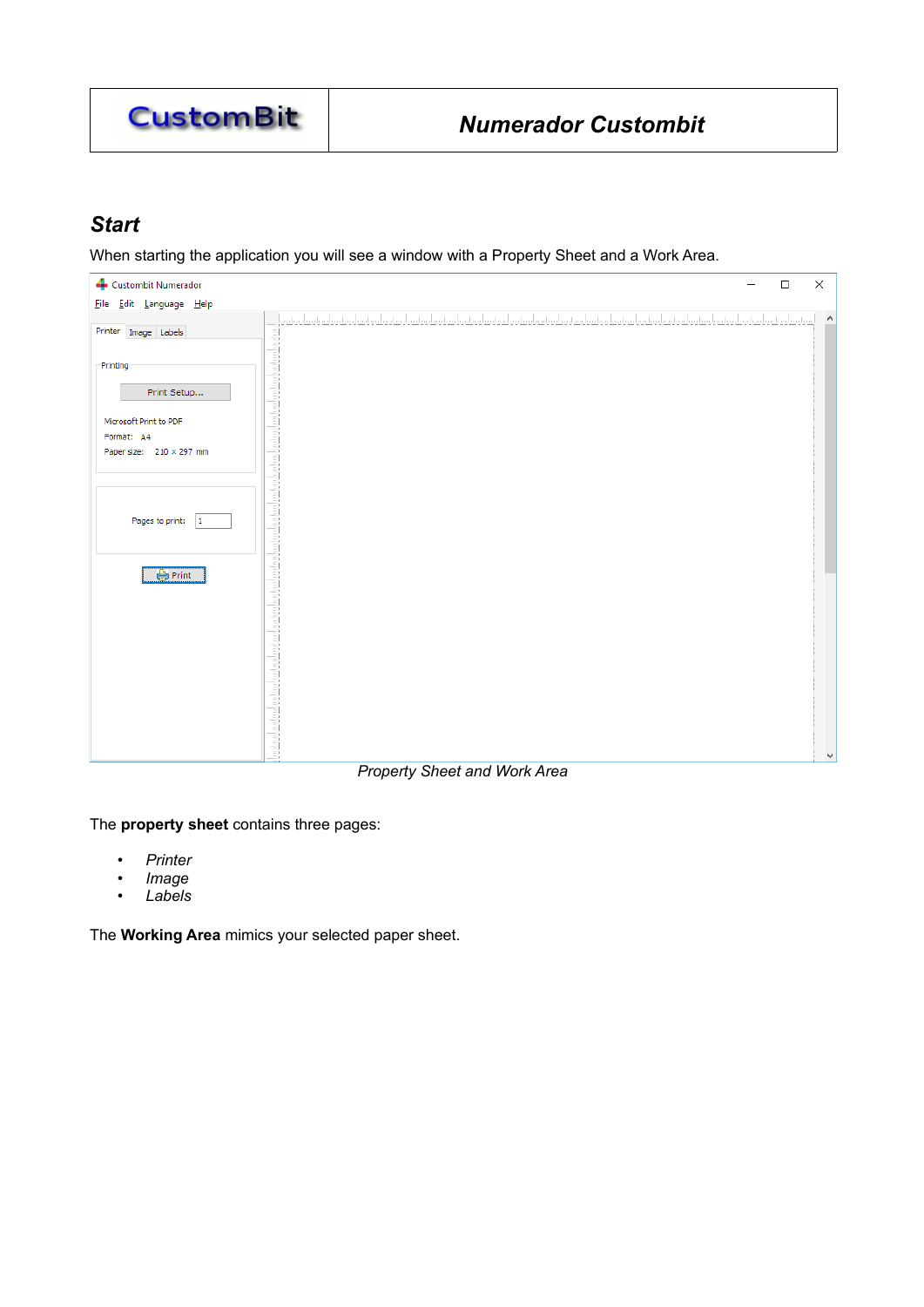

# <span id="page-5-1"></span>*Printer Page*

# <span id="page-5-0"></span>**Print Setup**

| Printer<br>Image Labels      |
|------------------------------|
| Printing                     |
| Print Setup                  |
| <b>GS PDFWriter</b>          |
| Format: A4 (210 x 297 mm)    |
| Paper size: 209,9 × 297,1 mm |
|                              |
|                              |
| Pages to print:<br>100       |
| $\Box$                       |
|                              |
|                              |
|                              |
|                              |
|                              |
|                              |

From here you will select the printer, the paper format, number of pages, and send the work to the printer.

After selecting the paper format the Work Area will automatically adopt the new size.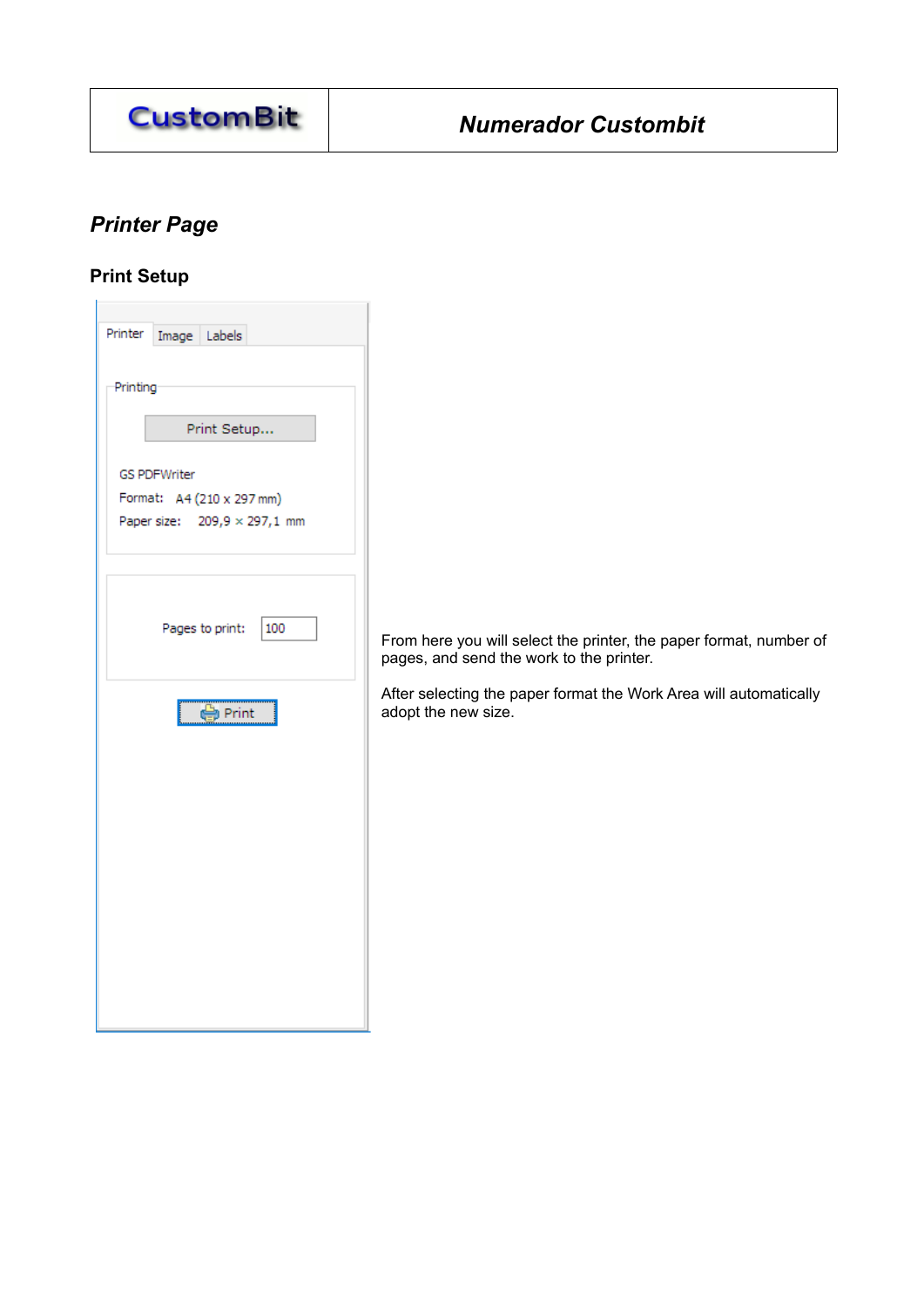

# <span id="page-6-0"></span>**Pages to print**

This is the numbers of pages you want to print out.

If there were any inconsistency in a numbering label, the program would gently alert you.

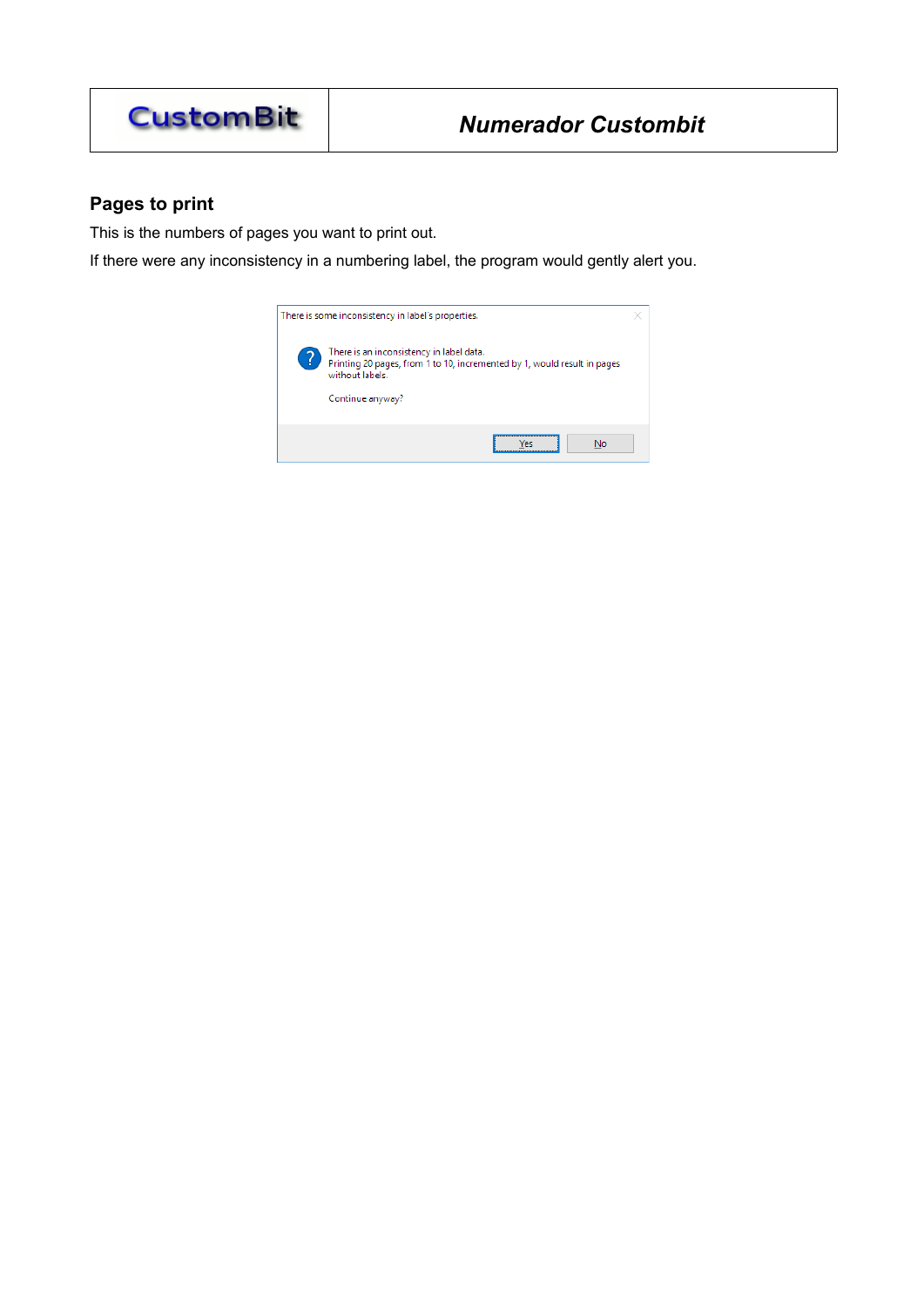

### <span id="page-7-0"></span>**Print**

Click on Print option (or button) invokes the print dialog box, where you can select...

| Print                                                                                                                                                  | ×                                                                             |
|--------------------------------------------------------------------------------------------------------------------------------------------------------|-------------------------------------------------------------------------------|
| Selected Printer<br>Microsoft Print to PDF<br>Format: A4<br>Paper size: $210 \times 297$ mm                                                            | Pages to print: 100                                                           |
| Page Range <sup>®</sup><br>All (complete series)<br>$1 - 100$<br>$\bigcirc$ Pages<br>Enter a page number or a page range. For<br>example, 100 or 10-20 | Carbon copies<br>$\div$<br>Number of copies<br>1<br>Collate<br>$11$ $22$ $33$ |
|                                                                                                                                                        | Cancel<br>Print                                                               |

*Number of pages and Copies*

#### **Pages to print:**

Number of pages that makes the series. You can then print the complete series, a range of pages or only one of the pages. See next.

#### **Page range**:

Is the interval of pages to be printed. It can be All, a Range of Pages or only one of them. Useful when only a limited range is needed, or for replacing a damaged page.

### **Copies**:

The **number of copies** indicates how many copies of the same series are to be printed; useful when you need to print one original and one or more carbon-copies.

And the **Collate** option allows you to define whether the copies are to be printed, forming

- a collated sequence (two or more books, for example): *Collated*;
- or whether the sequence will be repeated (original and copies in the same book): *Not collated*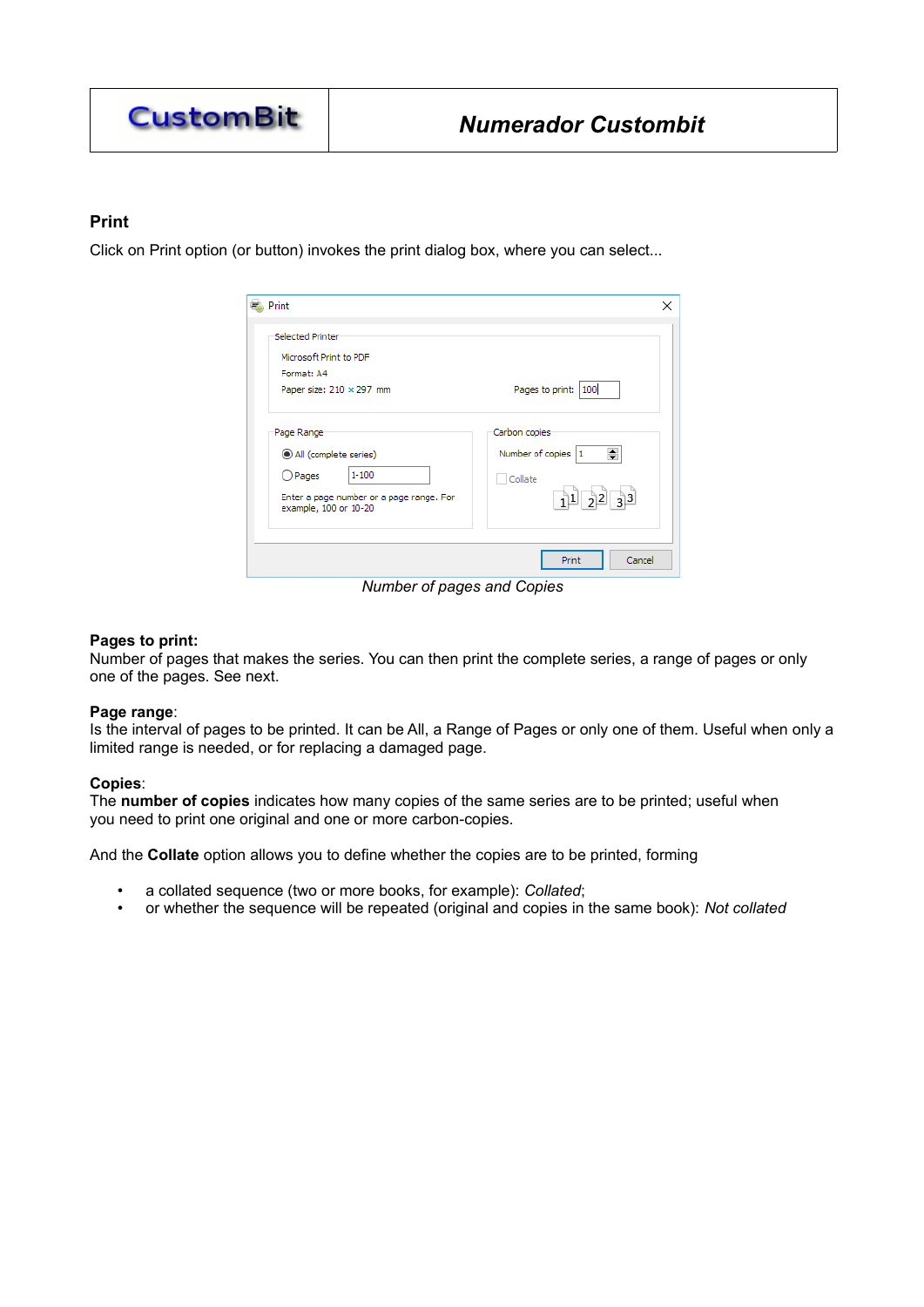

# <span id="page-8-0"></span>*Image Page*

| File<br>Edit           | Language Help            |
|------------------------|--------------------------|
| Printer                | Image Labels             |
| Image (RGB)            |                          |
|                        | Background Image         |
| File<br>2446 × 4100 px |                          |
|                        | Margins                  |
|                        | ☑ Print Background Image |
|                        | Delete $ \mathsf{X} $    |
|                        |                          |
|                        |                          |
|                        |                          |
|                        |                          |
|                        |                          |
|                        |                          |
|                        |                          |

Here you can select an **RGB** background image (optional), that can be printed with the numbers on it or used only as a reference when positioning the labels.

If a background image is selected, you can adjust its position and margins in the paper sheet.

The image file format can be one of these:

| <b>PNG</b>  | <b>Portable Network Graphics</b> |
|-------------|----------------------------------|
| JPEG        | Joint Photographic Experts Group |
| <b>BMP</b>  | Bitmap                           |
| <b>TIFF</b> | Tagged Image File Format         |
| FMF         | <b>Enhanced Metafile</b>         |
| <b>WMF</b>  | Windows Metafile                 |
| GIF         | Graphics Interchange Format      |
| <b>PDF</b>  | <b>Portable Document Format</b>  |
| XPS         | Open XML Paper Specification     |

If you are using a different format in your preferred image editor, you can export it to EMF (vector), PNG.(raster)

If you only want to print the numbers in pre-printed forms, uncheck *Print Background Image*.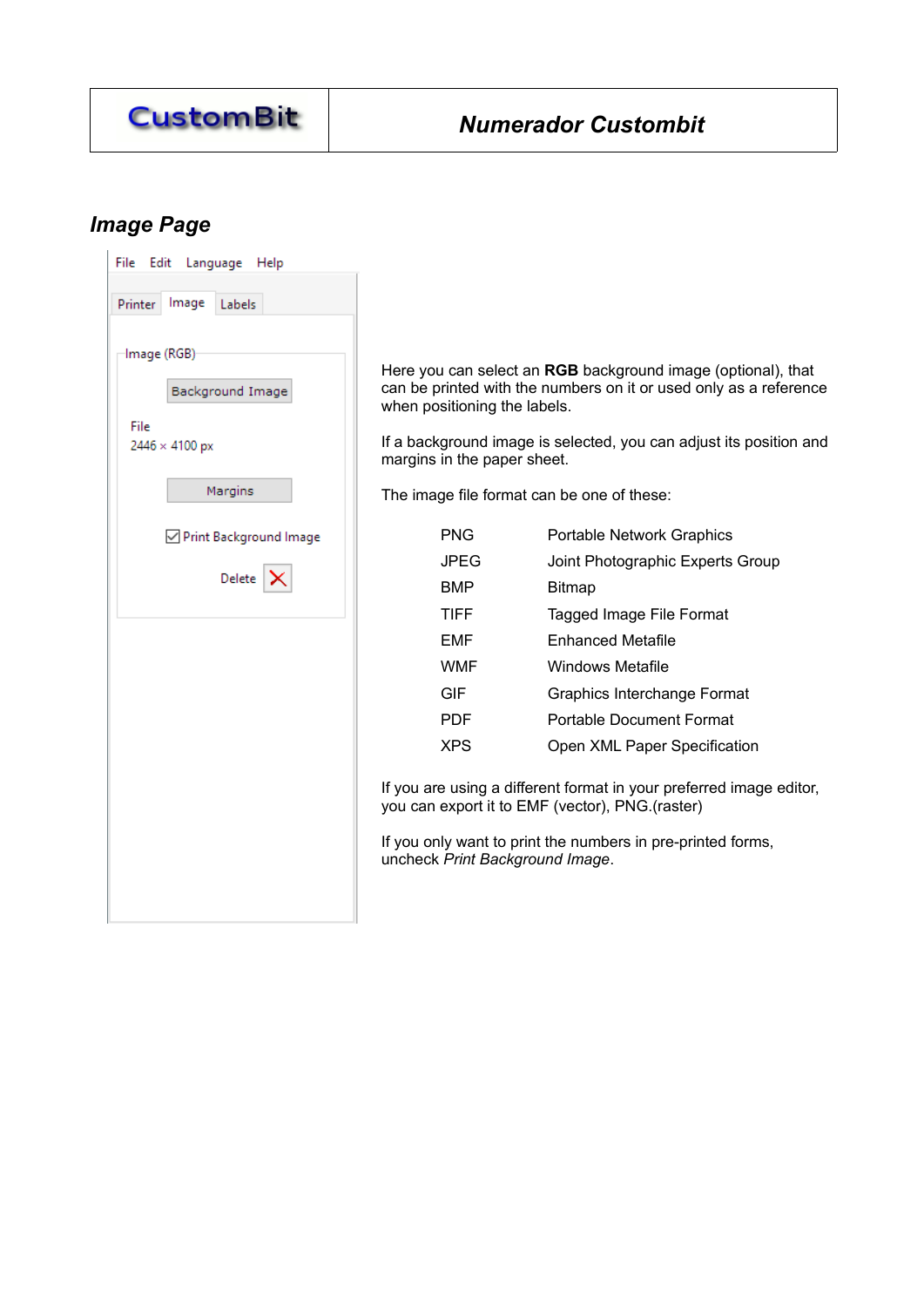

### <span id="page-9-0"></span>**Margins**

With a click on Margins button, you can make some adjustments to margins and image position.

| Margins - Image position                                                                                                         | ×                                                                   |
|----------------------------------------------------------------------------------------------------------------------------------|---------------------------------------------------------------------|
| Page Area: 104,78 × 148,17 mm<br>Adjust to page width<br>Adjust to page height                                                   | Image size: $94,2 \times 137,6$ mm<br><b>DRINK</b><br><b>COFFEE</b> |
| Printable Area: $94,19 \times 137,58$ mm<br>$\vee$ Adjust to printable width<br>Adjust to printable height<br>Move (millimetres) | Do Stupid<br><b>Things</b><br>Faster<br>with More<br><b>Energy</b>  |
| Left<br>Right<br>5,29<br>5,29<br>ا⊧ا<br><b>Bottom</b><br>Top<br>÷<br>5,29<br>5,29                                                |                                                                     |
|                                                                                                                                  | Cancel<br>OK                                                        |

*Setting Margins and Image Positioning*

All adjustments will produce a proportional transformation.

### **Adjust to page width**

This is the default selection.

It adjusts the image to the physical width of the paper sheet.

The selected design is expected to have exactly the same proportions as the paper sheet where it is to be printed and to include bleeds corresponding to the non-printable margins typical of the printer.

### **Adjust to page height**

If the design does not keep the same proportions as the paper sheet, this option will adjust the image height to the paper sheet height and set its width proportionally.

### **Adjust to printable width**

This option adjusts the image horizontally, so that its left and right edges will match the printer horizontal printable limits. The resulting height will be proportional to this new width.

#### **Adjust to printable height**

It adjusts the image vertically, so that its top and bottom edges match the printer vertical printable limits. The resulting width will be proportional to this new height.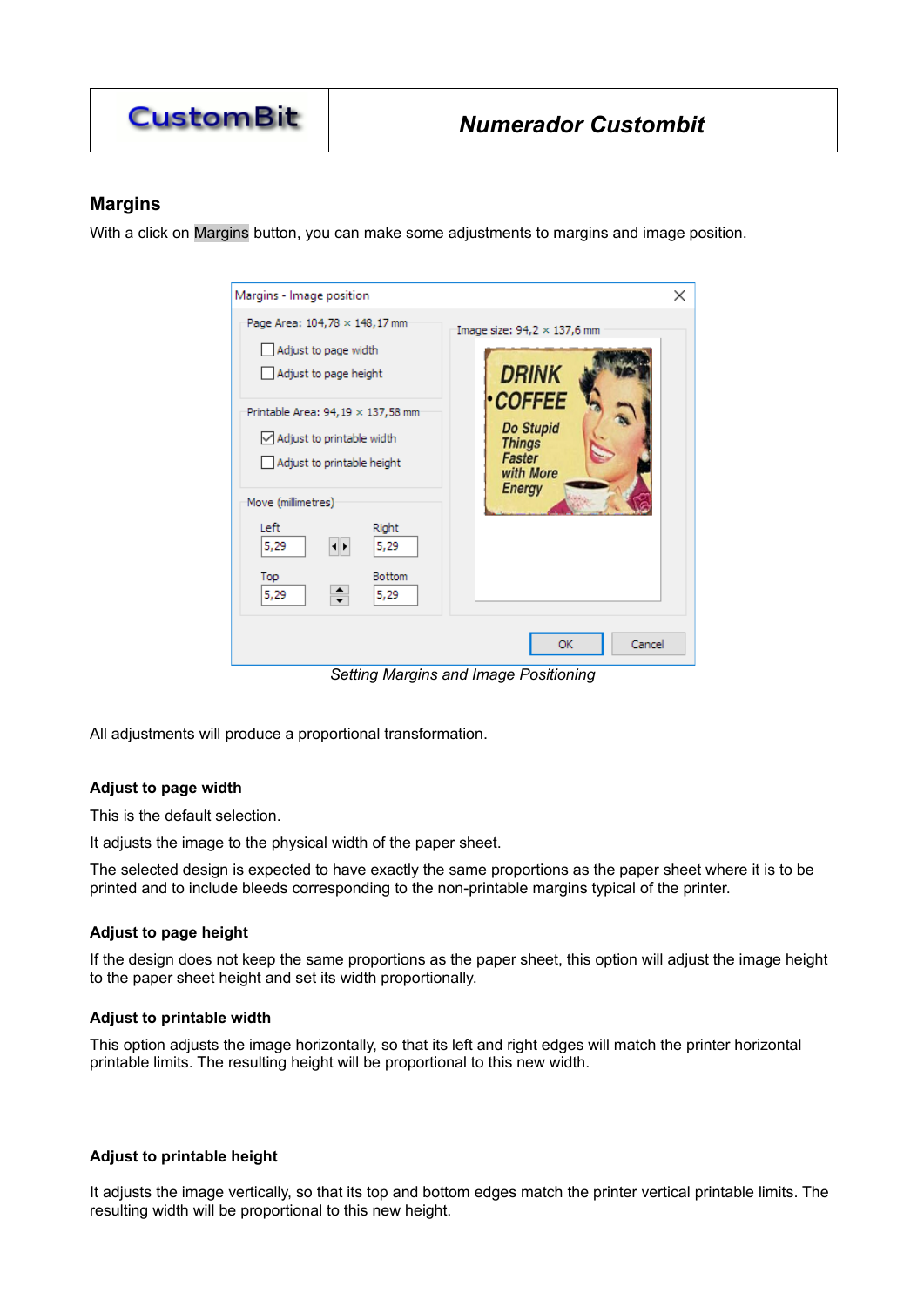

### **Move (in millimetres)**

Here you can move the image in all two dimensions.

#### **Resize**

Setting the values for Left, Right, Top and Bottom individualy can reduce or expand the image.

Adjustments and moves cannot modify the original image.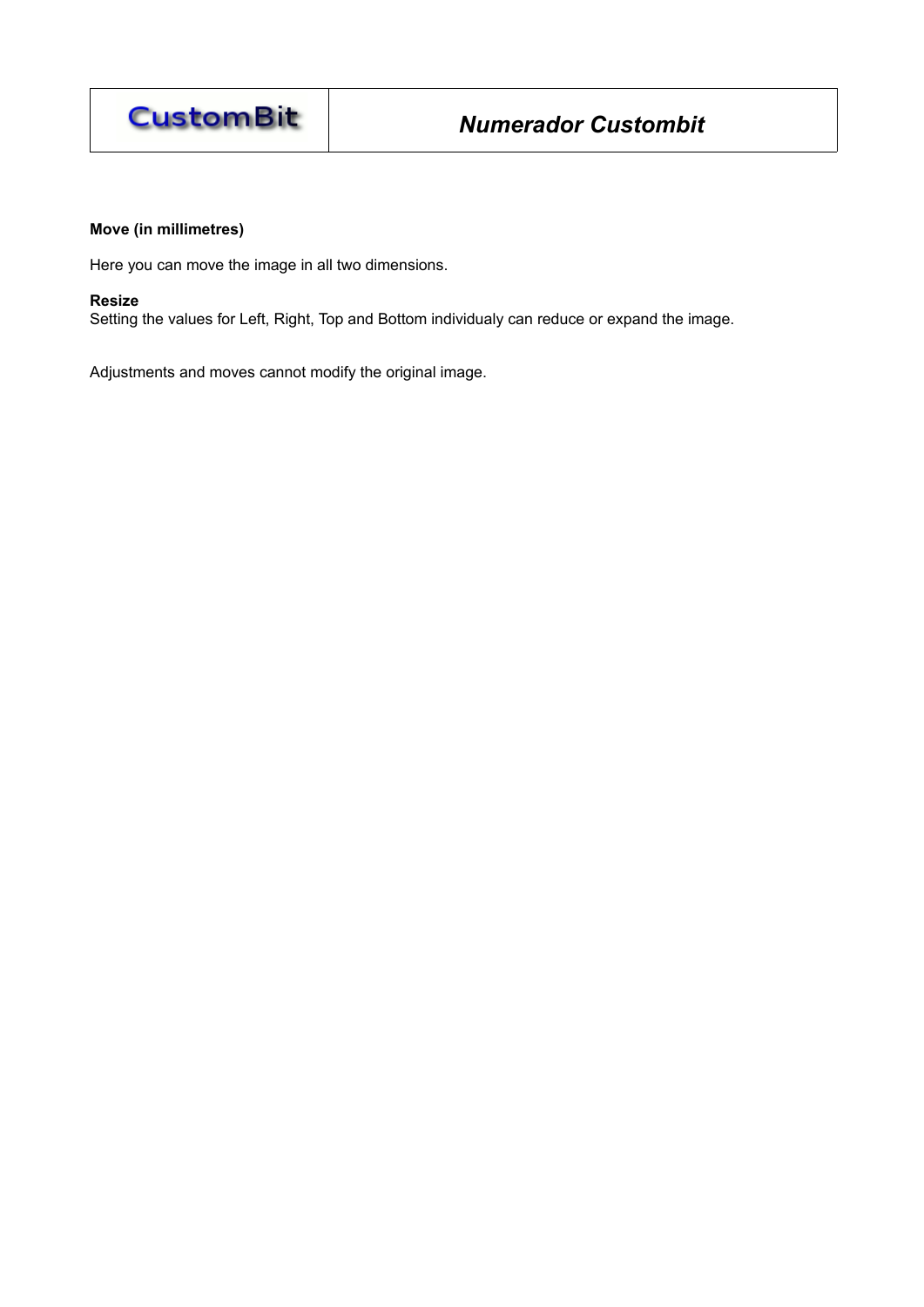

# <span id="page-11-2"></span>*Labels Page*

### <span id="page-11-1"></span>**New Label**

To create a new label click New Label button.

The newly created label will be one of the *Sequential* or the *Variable Data* kind.



*Creating a new Label*

৸৳ The cursor will change into:

And then you can click on the background image or Work Area to put the new label in place. The properties panel will display the new label properties.

You can place any number of labels on a document.

## <span id="page-11-0"></span>**Sequential Label**

Numbering labels are independent from each other and have their own properties:

| <b>Graphical properties</b> | coordinates, font, colour, style, effects, slant              |
|-----------------------------|---------------------------------------------------------------|
| <b>Numeric properties</b>   | from, to, increment                                           |
| <b>Text properties</b>      | digits, filling character, prefix, suffix and Numeral System. |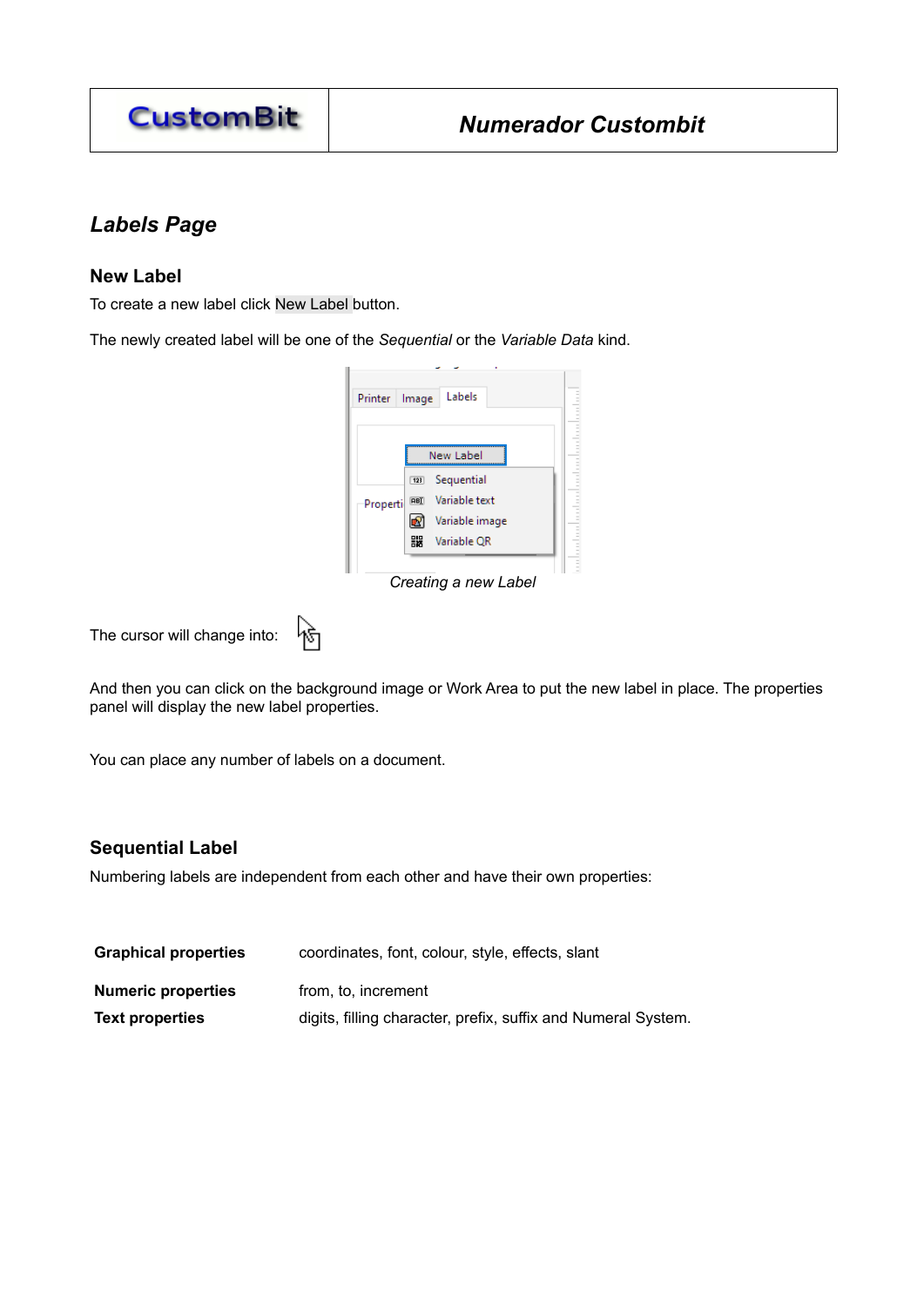

| Numerador Custombit        |            |
|----------------------------|------------|
| File Edit Language Help    |            |
| Labels<br>Image<br>Printer |            |
|                            |            |
| New Label                  |            |
| Properties                 |            |
| $X$ [mm]                   | 34         |
| $Y$ [mm]                   | 36         |
| Sequential                 |            |
| From                       | ٥          |
| То                         | 0          |
| Increment                  | 1          |
| Number of digits           | 4          |
| Fill with                  | 0          |
| Numerals                   | Hindu-Arab |
| Prefix                     |            |
| Suffix                     |            |
| Font                       |            |
| Custom colour              |            |
| Align                      | Left       |
| Slant                      | 0          |
|                            |            |
|                            | Delete     |

### **X and Y Coordinates:**

Labels' position can be set using X and Y coordinates, or by dragging the label with the mouse or holding down the CTRL key while pressing either the left, right, up or down arrow.

#### **From – To:**

Are the beginning and end of the series.

#### **Increment**

Difference between one number and the next in the series. It can be a positive or negative integer (increment or decrement).

#### **Number of digits**

The number of digits in the integer. If needed it will be completed with leading characters contained in *Fill with*.

### **Prefix**

Any text you want to appear before the number.

#### **Suffix**

Any text you want to appear after the number.

### **Font**

Opens the Font Dialog Box.

### **Custom colour**

Opens the Colour Dialog Box.

### **Align**

Horizontal alignment of the number.

### **Slant**

Angle of rotation (in degrees).

### **Numerals**

Numeral system. (Extremely useful). Here you can select Hindu–Arabic, Chinese, Japanese or Roman numerals.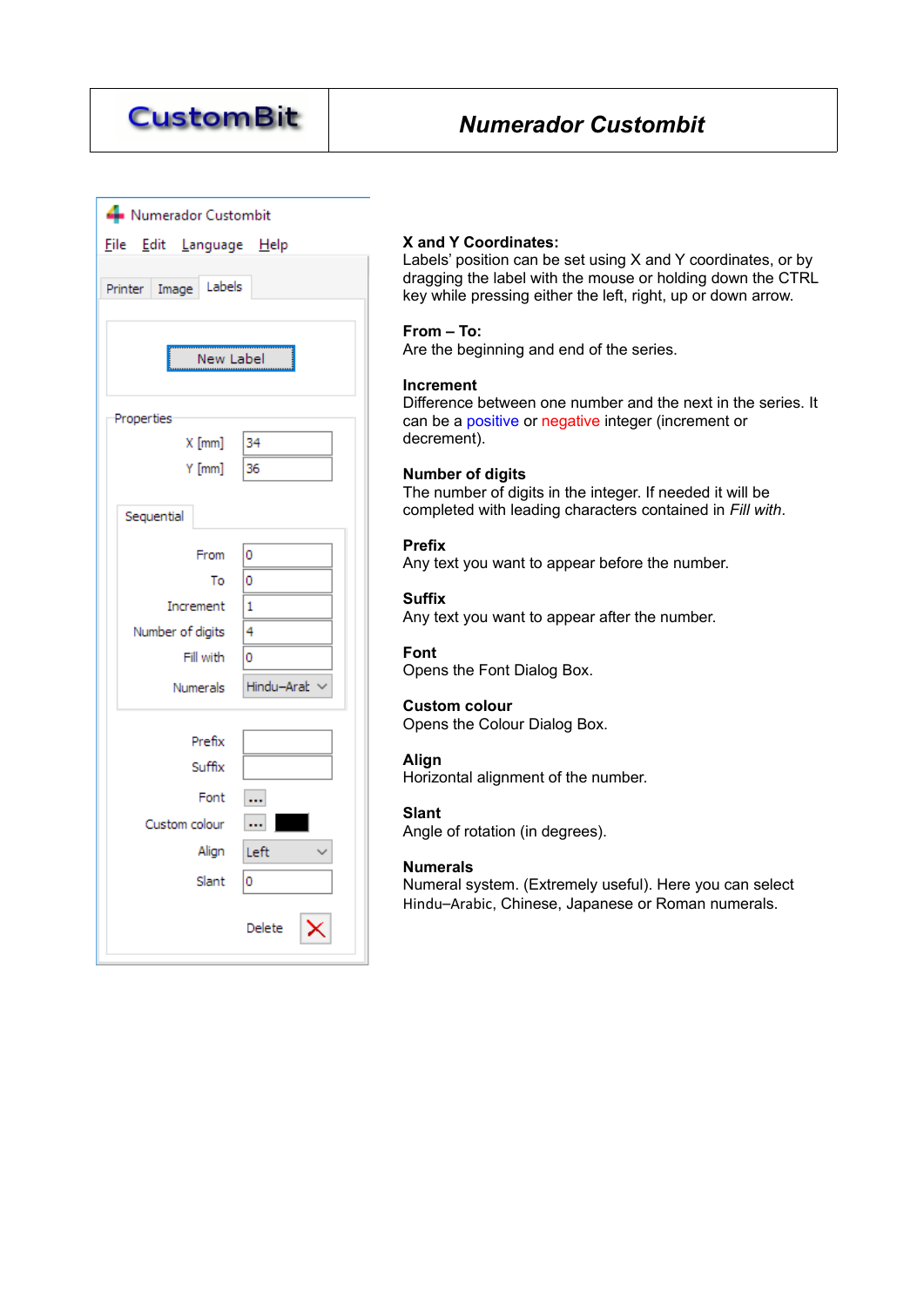

# <span id="page-13-0"></span>**Variable Data Label**

Is a label that will get its successive values from an ordered list. They are for variable TEXTS or IMAGES.



### **A single "variable data"**

A special case occurs when a variable data label contains a single data item. In this case the same data will be printed on every paper sheets.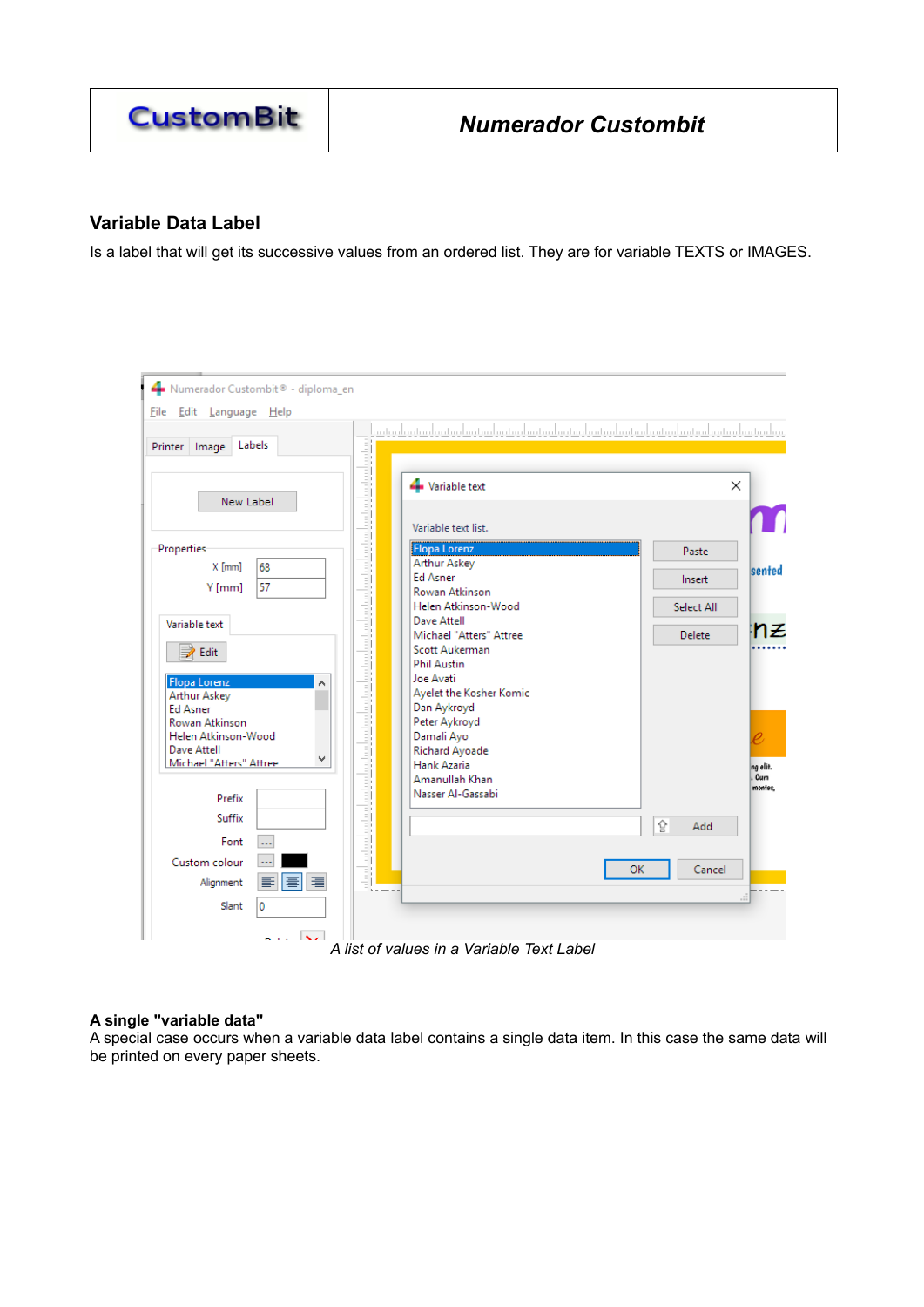

# <span id="page-14-0"></span>**Variable Image**

| Labels<br>Printer Image<br>Variable image<br>X<br># 1<br>File Edit<br>Variable image list. Full pathnames, as in<br>New Label<br>C:\user\docs\My_lmage.jpg<br>۸<br><b>Read Directory</b><br>C: \Users \Alejandro \Pictures \moda \mangla.jpg<br>13<br><b>Properties</b><br>C:\Users\Alejandro\Pictures\moda\manoc.jpg<br>14<br>$X$ [mm]<br>12<br>C:\Users\Alejandro\Pictures\moda\manocf.jpg<br>15<br>40<br>$Y$ [mm]<br>C:\Users\Alejandro\Pictures\moda\manout1st.jpg<br>16<br>Variable image<br>C:\Users\Alejandro\Pictures\moda\manout1stc.jpg<br>17<br>C: \Users \Alejandro \Pictures \moda \markout2.jpg<br>18<br>V Edit<br>19<br>C:\Users\Alejandro\Pictures\moda\mindout3.jpg<br>C:\Mis Programas\Impre<br>20<br>C: \Users \Alejandro \Pictures \moda \mindout5sb.jpg<br>C:\Users\Alejandro\Pictu<br>C:\Users\Alejandro\Pictu<br>21<br>C: \Users \Alejandro \Pictures \moda \mindout6f.jpg<br>C:\Users\Alejandro\Pictu<br>C:\Users\Alejandro\Picti<br>C:\Users\Alejandro\Pictures\moda\nnsd-coatm.jpq<br>22<br>C:\Users\Alejandro\Pictu<br>C:\Users\Alejandro\Pictures\moda\nvcont.jpg<br>23<br>C:\Users\Aleiandro\Picti<br>24<br>C:\Users\Alejandro\Pictures\moda\oemlogo.bmp<br>53<br>Height [mm]<br>25<br>C:\Users\Alejandro\Pictures\moda\oemlogo1.bmp<br>$\checkmark$<br>43<br>Width [mm]<br>ature<br>OK<br>Cancel | Edit Language Help<br><b>File</b> |  |  |  |  |  |
|--------------------------------------------------------------------------------------------------------------------------------------------------------------------------------------------------------------------------------------------------------------------------------------------------------------------------------------------------------------------------------------------------------------------------------------------------------------------------------------------------------------------------------------------------------------------------------------------------------------------------------------------------------------------------------------------------------------------------------------------------------------------------------------------------------------------------------------------------------------------------------------------------------------------------------------------------------------------------------------------------------------------------------------------------------------------------------------------------------------------------------------------------------------------------------------------------------------------------------------------------------------------------------------------------------------------------------|-----------------------------------|--|--|--|--|--|
|                                                                                                                                                                                                                                                                                                                                                                                                                                                                                                                                                                                                                                                                                                                                                                                                                                                                                                                                                                                                                                                                                                                                                                                                                                                                                                                                |                                   |  |  |  |  |  |
|                                                                                                                                                                                                                                                                                                                                                                                                                                                                                                                                                                                                                                                                                                                                                                                                                                                                                                                                                                                                                                                                                                                                                                                                                                                                                                                                |                                   |  |  |  |  |  |
|                                                                                                                                                                                                                                                                                                                                                                                                                                                                                                                                                                                                                                                                                                                                                                                                                                                                                                                                                                                                                                                                                                                                                                                                                                                                                                                                |                                   |  |  |  |  |  |
|                                                                                                                                                                                                                                                                                                                                                                                                                                                                                                                                                                                                                                                                                                                                                                                                                                                                                                                                                                                                                                                                                                                                                                                                                                                                                                                                |                                   |  |  |  |  |  |
|                                                                                                                                                                                                                                                                                                                                                                                                                                                                                                                                                                                                                                                                                                                                                                                                                                                                                                                                                                                                                                                                                                                                                                                                                                                                                                                                |                                   |  |  |  |  |  |
|                                                                                                                                                                                                                                                                                                                                                                                                                                                                                                                                                                                                                                                                                                                                                                                                                                                                                                                                                                                                                                                                                                                                                                                                                                                                                                                                |                                   |  |  |  |  |  |
|                                                                                                                                                                                                                                                                                                                                                                                                                                                                                                                                                                                                                                                                                                                                                                                                                                                                                                                                                                                                                                                                                                                                                                                                                                                                                                                                |                                   |  |  |  |  |  |
|                                                                                                                                                                                                                                                                                                                                                                                                                                                                                                                                                                                                                                                                                                                                                                                                                                                                                                                                                                                                                                                                                                                                                                                                                                                                                                                                |                                   |  |  |  |  |  |
|                                                                                                                                                                                                                                                                                                                                                                                                                                                                                                                                                                                                                                                                                                                                                                                                                                                                                                                                                                                                                                                                                                                                                                                                                                                                                                                                |                                   |  |  |  |  |  |
|                                                                                                                                                                                                                                                                                                                                                                                                                                                                                                                                                                                                                                                                                                                                                                                                                                                                                                                                                                                                                                                                                                                                                                                                                                                                                                                                |                                   |  |  |  |  |  |
|                                                                                                                                                                                                                                                                                                                                                                                                                                                                                                                                                                                                                                                                                                                                                                                                                                                                                                                                                                                                                                                                                                                                                                                                                                                                                                                                |                                   |  |  |  |  |  |
|                                                                                                                                                                                                                                                                                                                                                                                                                                                                                                                                                                                                                                                                                                                                                                                                                                                                                                                                                                                                                                                                                                                                                                                                                                                                                                                                |                                   |  |  |  |  |  |
|                                                                                                                                                                                                                                                                                                                                                                                                                                                                                                                                                                                                                                                                                                                                                                                                                                                                                                                                                                                                                                                                                                                                                                                                                                                                                                                                |                                   |  |  |  |  |  |
|                                                                                                                                                                                                                                                                                                                                                                                                                                                                                                                                                                                                                                                                                                                                                                                                                                                                                                                                                                                                                                                                                                                                                                                                                                                                                                                                |                                   |  |  |  |  |  |
|                                                                                                                                                                                                                                                                                                                                                                                                                                                                                                                                                                                                                                                                                                                                                                                                                                                                                                                                                                                                                                                                                                                                                                                                                                                                                                                                |                                   |  |  |  |  |  |
|                                                                                                                                                                                                                                                                                                                                                                                                                                                                                                                                                                                                                                                                                                                                                                                                                                                                                                                                                                                                                                                                                                                                                                                                                                                                                                                                |                                   |  |  |  |  |  |
|                                                                                                                                                                                                                                                                                                                                                                                                                                                                                                                                                                                                                                                                                                                                                                                                                                                                                                                                                                                                                                                                                                                                                                                                                                                                                                                                |                                   |  |  |  |  |  |
|                                                                                                                                                                                                                                                                                                                                                                                                                                                                                                                                                                                                                                                                                                                                                                                                                                                                                                                                                                                                                                                                                                                                                                                                                                                                                                                                |                                   |  |  |  |  |  |
|                                                                                                                                                                                                                                                                                                                                                                                                                                                                                                                                                                                                                                                                                                                                                                                                                                                                                                                                                                                                                                                                                                                                                                                                                                                                                                                                |                                   |  |  |  |  |  |
|                                                                                                                                                                                                                                                                                                                                                                                                                                                                                                                                                                                                                                                                                                                                                                                                                                                                                                                                                                                                                                                                                                                                                                                                                                                                                                                                |                                   |  |  |  |  |  |
| Delete $\mathsf{\times}$                                                                                                                                                                                                                                                                                                                                                                                                                                                                                                                                                                                                                                                                                                                                                                                                                                                                                                                                                                                                                                                                                                                                                                                                                                                                                                       |                                   |  |  |  |  |  |

*A list of values in a Variable Images Label*

You can edit each cell or read an entire directory selecting it clicking "Read Directory" button.

The file names must be in the desired order when printed.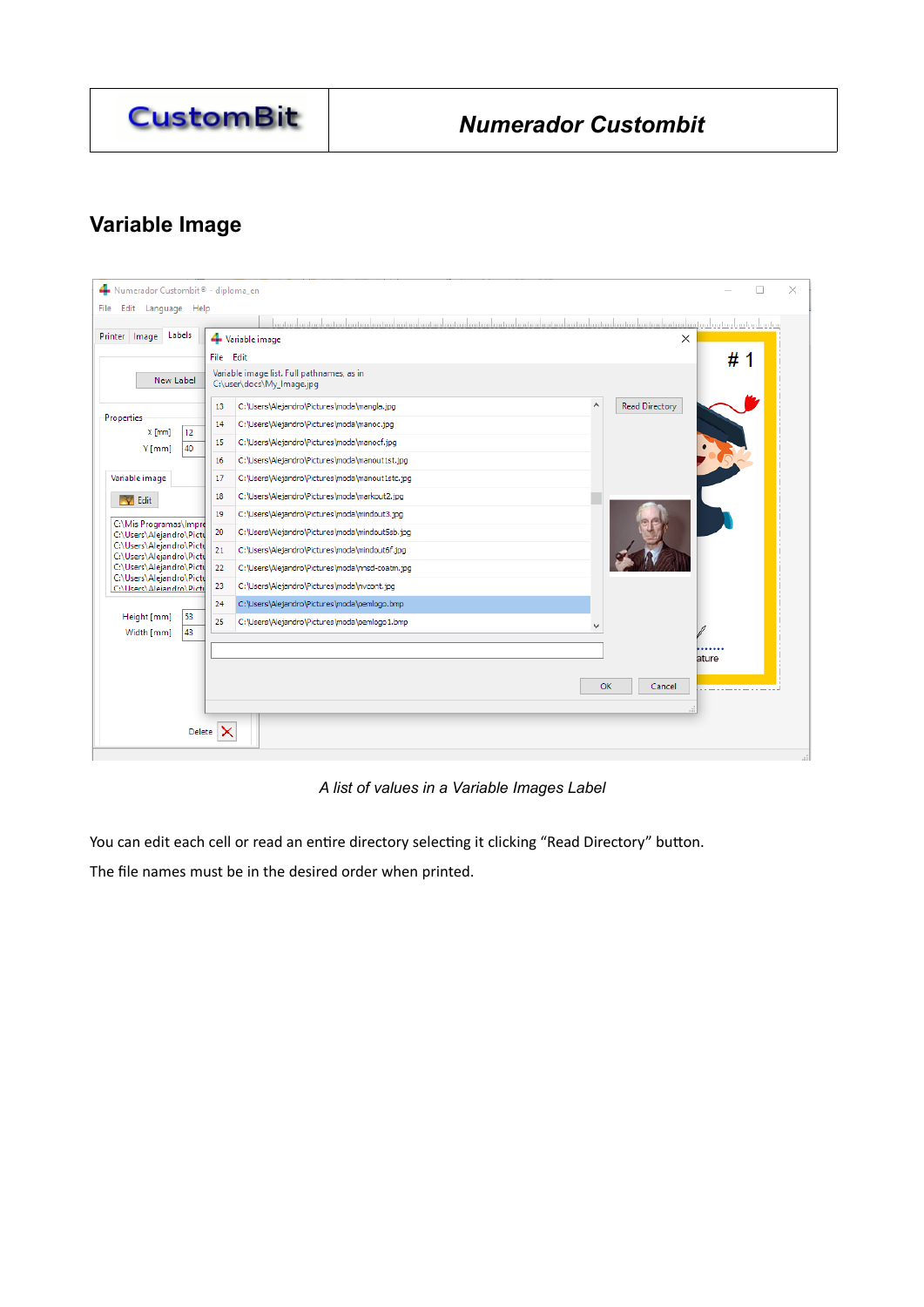

# <span id="page-15-0"></span>**Variable QR**

|                 | Variable QR                                                                               | ×                   |
|-----------------|-------------------------------------------------------------------------------------------|---------------------|
|                 | File Edit                                                                                 |                     |
|                 | Variable QR Code list.                                                                    |                     |
|                 |                                                                                           |                     |
| 1               | URL:https://www.custombit.com.ar/num/numerador.html                                       | ۸                   |
| $\overline{2}$  | Informative text 1                                                                        |                     |
| 3               | Informative text 2                                                                        |                     |
| $\overline{4}$  | Informative text 3                                                                        |                     |
| 5               | Informative text 4                                                                        |                     |
| 6               | MECARD:N:Owen,Sean;ADR:76 9th Avenue, 4th Floor, New York, NY 10011;TEL:12125551212;EMAIL |                     |
| $\overline{7}$  | Multiple \nline \ntext                                                                    |                     |
| 8               | BEGIN:VCARD\nVERSION:3.0\nN:Owen;Sean;;;\nFN:Sean Owen\nTITLE:Software Engineer\nEMAIL;T  |                     |
| 9               |                                                                                           |                     |
| 10 <sup>°</sup> |                                                                                           |                     |
| 11              |                                                                                           |                     |
| 12              |                                                                                           |                     |
| 13              |                                                                                           | v                   |
|                 |                                                                                           |                     |
|                 |                                                                                           |                     |
|                 |                                                                                           |                     |
|                 |                                                                                           | <b>OK</b><br>Cancel |
|                 |                                                                                           |                     |

*A list of values in a Variable QR Label*

*2D barcodes encode text, generally, but that text can represent many things. Commonly, 2D barcodes encode text that represents a URL, like https://google.com/m. This is a special string of text since it is recognizable as a URL by readers, and therefore can be acted upon: the reader can open the URL in a browser.* 

(for information about Barcode Contents, you can read: <https://github.com/zxing/zxing/wiki/Barcode-Contents>)

For generating a QR Code with multiple lines of text, you must place the pair "\n" for "new line". Example:

Multiple\nline\ntext.

Will be read as:

Multiple line text.